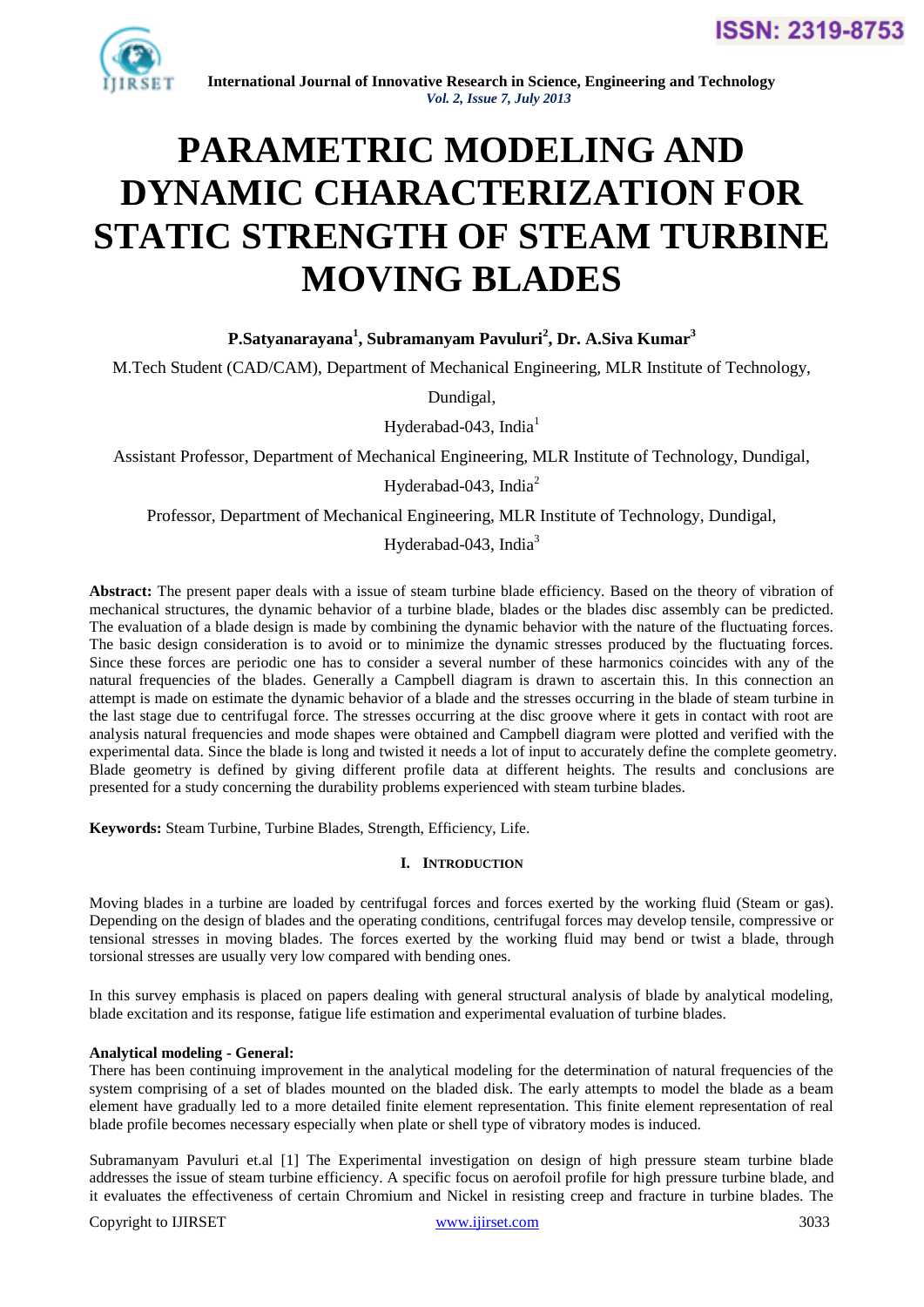

**ISSN: 2319-8753** 

#### **International Journal of Innovative Research in Science, Engineering and Technology**  *Vol. 2, Issue 7, July 2013*

capable of thermal and chemical conditions in blade substrate from to prevent the corrosion when exposed to wet steam. The efficiency of the steam turbine is a key factor in both the environmental and economical impact of any coal -fired power station. To increasing the efficiency of a typical 500MW turbine by 1% reduces emissions of CO2 from the turbine station, with corresponding reductions in NOx and SOx. In this connection an attempt is made on steam turbine blade performance is important criterion for retrofit coal fired power plant. Based on the research presented modifications to high pressure steam turbine blades can be made to increase turbine efficiency of the turbine. The results and conclusions are presented for a study concerning the durability problems experienced with steam turbine blades.

Rao J.S et.al [2] made a two - dimensional analysis of free vibrations in the tangential direction. The first step is to develop the potential and kinetic energies for the tangential motion of the blades and shrouds. Second, Hamilton's principle is applied to derive the differential equation of motion and the boundary conditions. Then these equations are solved to determine natural frequencies.

Leissa.A.W et.al [3] made a comprehensive study of the numerous previous investigations on the free vibration of twisted cantilever plates of rectangular platform which are results of a joint industry, government and university effort. Theoretically results received from different FEM programs utilizing shell theory and beam theory were compared with two independent sets of data obtained from experiments. Reasonable agreement among the theoretical results was found but it was recommended that further improvement in analysis method is necessary for increased reliability.

Park et.al [8] deal with the failures of turbine blades. Failures of turbine blades are identified as the leading causes of unplanned outages of steam turbine. Accidents of low - pressure turbine blade occupied more than 70% in turbine components. Therefore for preventing failures they had implemented the case study. This procedure is used to avoid costly, unplanned outage. in this they are trying to find factors of failures in LP turbine blade  $\&$  to make three steps to approach the solution of blade failures. First step is to measure natural frequency in mockup test  $\&$  to compare it with nozzle passing frequency. Second step is to use FEM  $&$  to calculate the natural frequencies of 7 blades  $& 10$  blades per group in blade code. Third step is to find natural frequencies of grouped blade off the nozzle passing frequency.

## **Blade excitation and response:**

The major sour of blade excitation arises out of the interaction between the moving blade rows and the stationary blade row. A logical approach towards the design of turbo machine blade is to study the nature of these excitation forces and analyze the dynamic stresses. Many researchers have worked to developed the basic theories of isolated airfoil and have studied the flow interference in a turbo machinery stage.

Rao.J.S et.al [2] derived the equations of motion of blade on a disk rotating with angular velocity. The acceleration of the disk is taken as constant. They have obtained the forced vibration response of turbine blades during operations such as step-up and down, involving variation in angular velocity with time. They have shown that the acceleration values have significant influence on the blade response. the governing equation of motion of a cantilever blade on a rotating disk with variable angular velocity have been derived. Corolis forces are included in the derivation. The equation is a non-linear integral partial differential equation. A solution of this equation is obtained by Ritz averaging principle.

Rao.J.S et.al [10] estimated the life of turbine blades. The practice of during blades from possible resonance near operation conditions is no more an acceptable criterion in the design of modern steam and gas turbines. With the advent of high-capacity, low-weight and high-speed design of these machines it is becoming essential to estimate the blade life at the design stage itself. The free vibration analysis to determine natural frequencies and mode shapes and the critical speeds on the Campbell diagram are established. The problems of excitation force, damping values near a resonant condition are addressed along with some aspects of cumulative fatigue damage, for determining life of a given blade.

# **Fatigue life estimation:**

Vibration induced fatigue is very common for turbo machine blading and this aspect is undergoing continues investigation. Fatigue crack normally initiates from the zone f high stress, having metallurgical or structural discontinuity and this may grow and lead to the failure due to operating conditions.

Vyas.N.S et.al [15] developed the fatigue life estimation procedure for a turbine blade under transient loads. they presented a technique for fatigue damage assessment during variable-speed operation. Transient resonant stresses for a blade with non-linear damping have been determined using a numerical procedure. A fatigue damage procedure is described. The fatigue failure surface is generated on the S-mean stress axes and miner's rule is employed to estimate the blade stiffness and other operating parameters.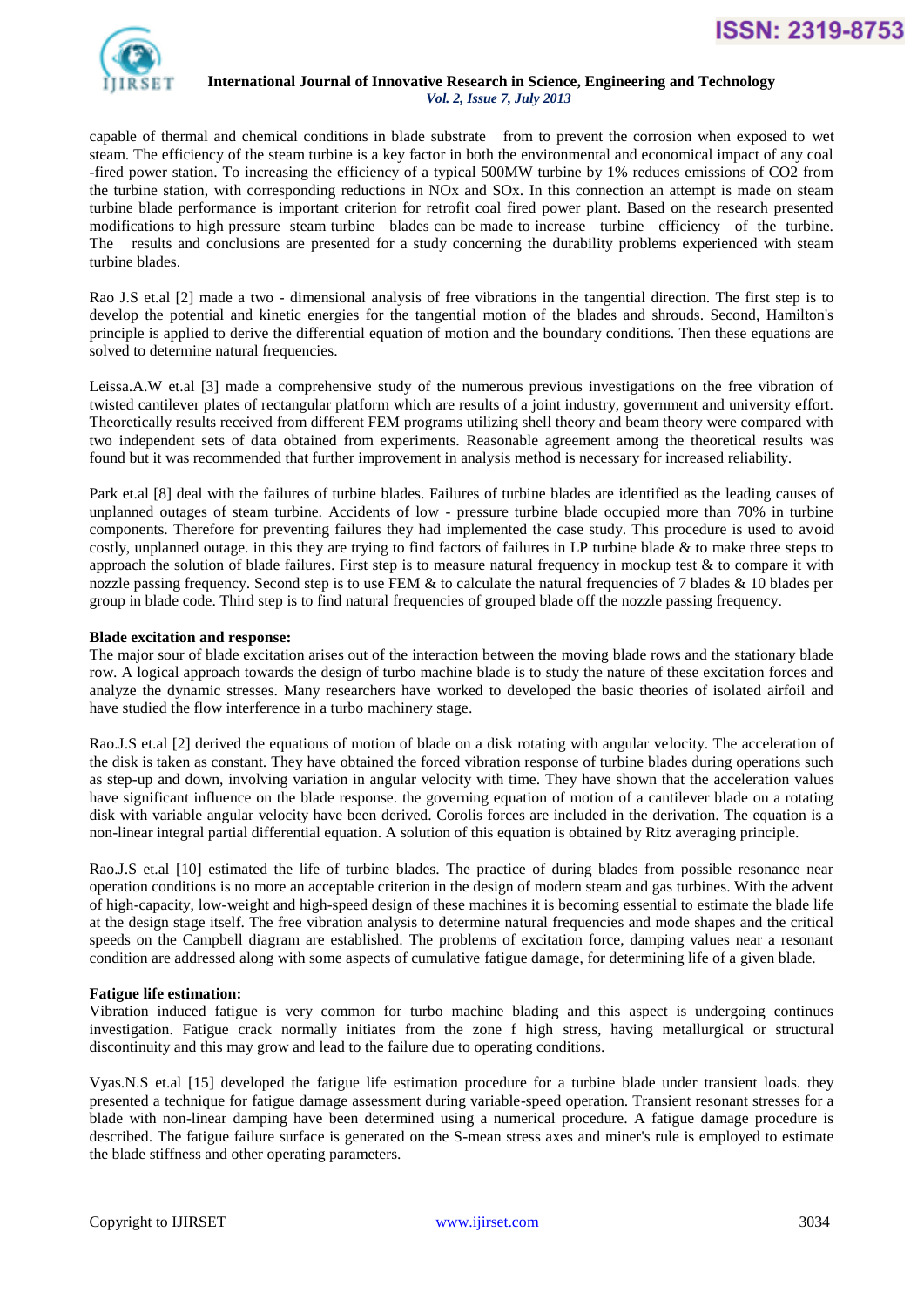



Murari P Singh et.al [16] highlighted the fatigue damage of steam turbine blade caused by frequency shift due to solid build up. They discussed how due to the solid built up at the blade root shifted the natural frequency into interference, and changed the response characteristic of the bladed disk assembly.

Walls.D.P et.al [17] predicted the life of turbine engine blades under vibratory high cycle fatigue. A novel fracture mechanics approach has been used to predict crack propagation lives in gas turbine engine blades subjected to vibratory high cycle fatigue (HCF). The vibratory loading included both a resonant mode and a non-resonant mode, with one blade subjected to only the non resonant mode and another blade to both modes. A life prediction algorithm was utilized to predict HCF propagation for each case. The stress intensity solution was calibrated for crack aspect ratios measured directly from the fracture surfaces. The model demonstrates the ability to correlate predicted missions to failure with values deduced from fractographic analysis. This analysis helps to validate the use of fracture mechanics approaches for assessing damage tolerance in gas turbine engine components subjected to combined steady and vibratory stresses.

#### **Experimental evolution:**

Rotating blades have been recognized as one major cause of failure in many turbine and jet engines. They are, usually rotating at high speeds, interacting with the erosive environment, have complicated shapes, and undergo server dynamic and thermal loadings. These operating conditions expose blades to many vibration excitation mechanisms and the same time make the vibration measurement process of blades a very complicated task. Experiments are done to evaluate the frequencies of blades.

Rao.J.S et.al [13] has done experiment to determine overall damping in a rotating turbine disc-blade system. A test spin rig has been designed and fabricated. Transient excitation of rotating blades is caused by suddenly shutting off the excitation to the rotating blades. Frequency analysis of the transient blade response gives the information about the modal damping with the speed of rotation and strain amplitude is obtained.

Al-Bedoor.B.R et.al [14] measured the blade vibrations in turbo-machinery. A blade vibration has been recognized as failure of turbo machinery, which has developed enormous efforts towards developing reliable techniques. They can be classified into broad categories namely the direct approach, such as using strain gauges bonded at the blade, and optical/laser methods to monitor the blade motion directly at one or more points on the blade span and the indirect approach, by extracting vibration, casing/bearing cap vibration, pressure fluctuations, performance monitoring of torsional vibration. By using these techniques he measured the vibrations in turbo machinery.

## **Problem Definition:**

Model analysis is conducted in static condition and by rotating the blade at various RPM. The free-standing blade is constrained for all degrees of freedom at the base of the blade where it is attached to the root. in this analysis the prestressed effect f the blade is also considered. Due to the self-weight when the blade rotates at different speeds its frequencies are obtained for these four modes and Campbell diagram is drawn.

The single blade with its fire-tree root and disk groove sector is considered for the stress analysis to obtain the stress distribution in the blade, root and also disk groove. Parametric macro is developed for modeling and stress analysis of the steam turbine blade. From model analysis different frequencies are obtained for different speeds which happen due to centrifugal stiffing and blade untwisting.

## **II. STATIC STRENGTH OF MOVING BLADES**

Tension of moving blades by centrifugal forces. Let a moving blade of an arbitrary profile have a banding of mass *mb* at the periphery (tip). The root section of the blade has the radius  $r_r$  and the peripheral section, radius  $r_p$ . The area of the blade profile in a section x may be denoted as  $f(x)$ . Let the x axis be chosen so as to pass through the axis of rotation of the latter. It is assumed that the centre's of gravity of all blade section lie on the axis x. The tensile stress  $\sigma(x)$  in section x can be found by the formulae.

## $\sigma(x) = P(x)/f(x)$

## $P(x) = P_{bl}(x) + P_{bl}(x)$

Where,  $P_b$  is the centrifugal forced due to the banding and  $P_b(x)$  is the centrifugal force due to the portion of the blade confined between the section x and  $r_p$ . It is then clear that

$$
\mathbf{P}_{\mathbf{b}} = \mathbf{m}_{\mathbf{b}} \boldsymbol{\omega}^2 \left( \mathbf{r}_{\mathbf{p}} + \delta/2 \right)
$$

Let an infinitesimal element dξ be separated in section ξ. The force developed by this element during disc rotation is:

Copyright to IJIRSET [www.ijirset.com](http://www.ijirset.com/) 3035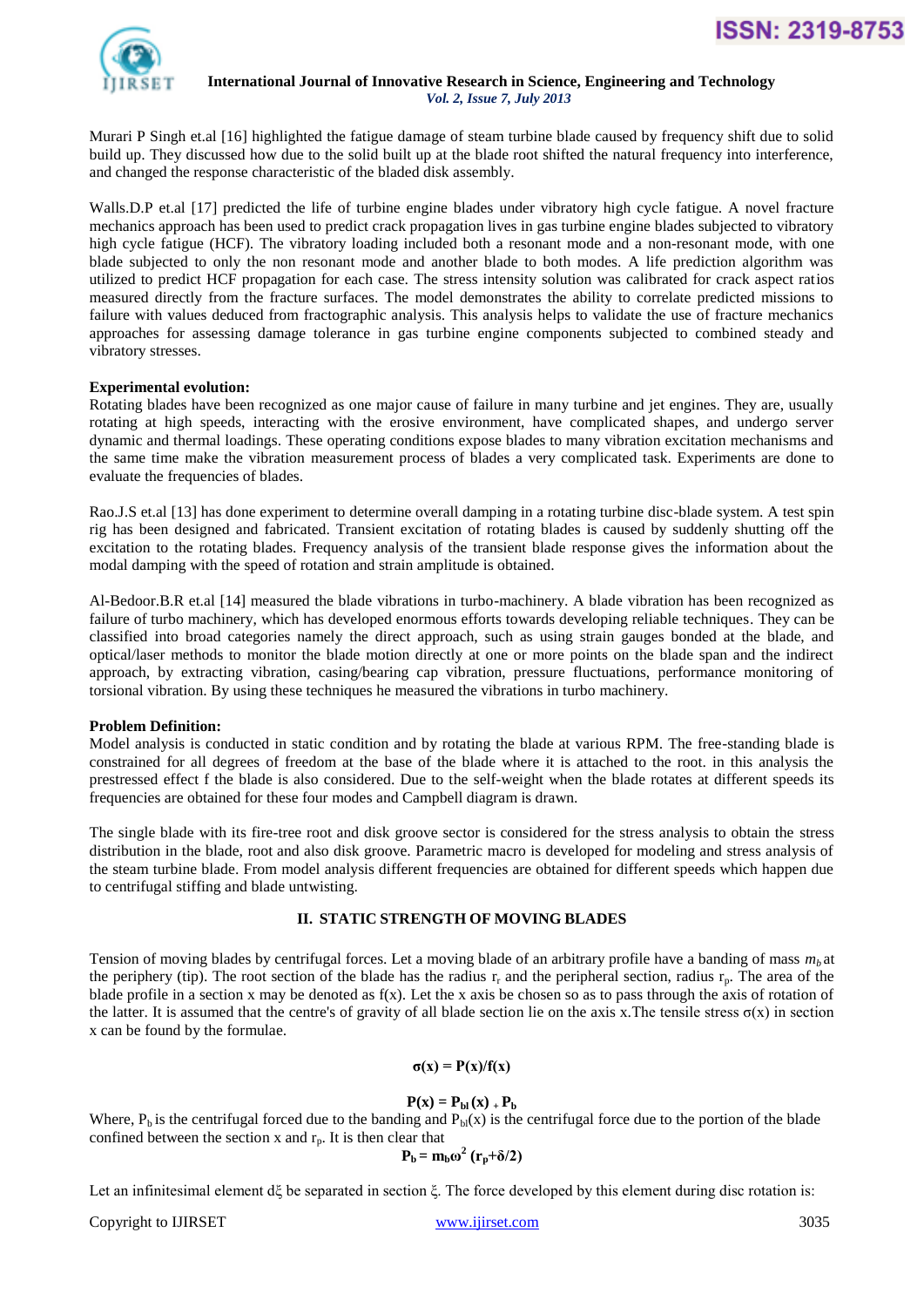

Then the force  $P_{bl}(x)$  can be found as:

$$
P_{bl}(x) = \int_x^t \rho \omega^2 f(\xi) (r_t + \xi) d\xi
$$

**dp = ρω<sup>2</sup> (ξ + ξ) dξ**

Where,  $L = r_p$ .  $r_t$  is the length of the blade. As follows from formulae the stresses from centrifugal forces in a blade of arbitrary profile can be determined by the relationship:

$$
\sigma(x) = \omega^2 / f(x) [\rho \int_x^t f(\xi) (r_t + \xi) d\xi + m_b \omega^2 (r_p + \delta/2)]
$$

In a particular case of a blade of constant cross-sectional area and without bonding, the stresses are determined by a  $simpler formula:$  $[\mathbf{r}_r(\mathbf{l-x}) + \frac{1}{2}(\mathbf{l^2-x^2})]$ 

It is clear that at the tip of a blade, i.e. at  $x=1$ , the stresses  $\sigma(1) = 0$ , whereas the stress in the root section attains a maximum

$$
\sigma(0) = l \rho \omega^2 (\mathbf{r}_r + \frac{1}{2})
$$

since  $r_{r+} 1/2 = d_{av}/2$ , where  $d_{av}$  is the average diameter of the turbine stage the maximal stress from centrifugal forces in a constant section blade can be return in the final form as follows :



**Fig.1: A moving of blade with Distribution of stresses from centrifugal forces in a moving blade.**

The maximal stresses in blades arbitrary cross section without banding are often expressed as follows:

 $\sigma_{\text{max}}$  = k  $\sigma$ (0)

Where, k is called unloading factor. It is completely determined by the blade geometry and, according to formula and can be found as:

$$
\mathbf{k} = \left[\int_x^{\mathbf{r}} \boldsymbol{\rho} \, \omega^2 f(\xi) (\mathbf{r}_t + \xi) \, d\xi \right] / \left[f(x) \, d_{av}l\right]
$$



**Fig.2: Diagram of blade stressing by bending forces.**

The factor k shows how much the stresses in the root section of a blade of an arbitrary profile differ from those in the root section of a constant-section blade. As a rule, turbine blades are designed from the strength consideration so that unloading factor is less than unity. To achieve this, the cross-sectional area  $f(x)$  of a blade should be made decreasing from the root to tip. If the cross-section are varies linearly from the root to tip, then

## Copyright to IJIRSET [www.ijirset.com](http://www.ijirset.com/) 3036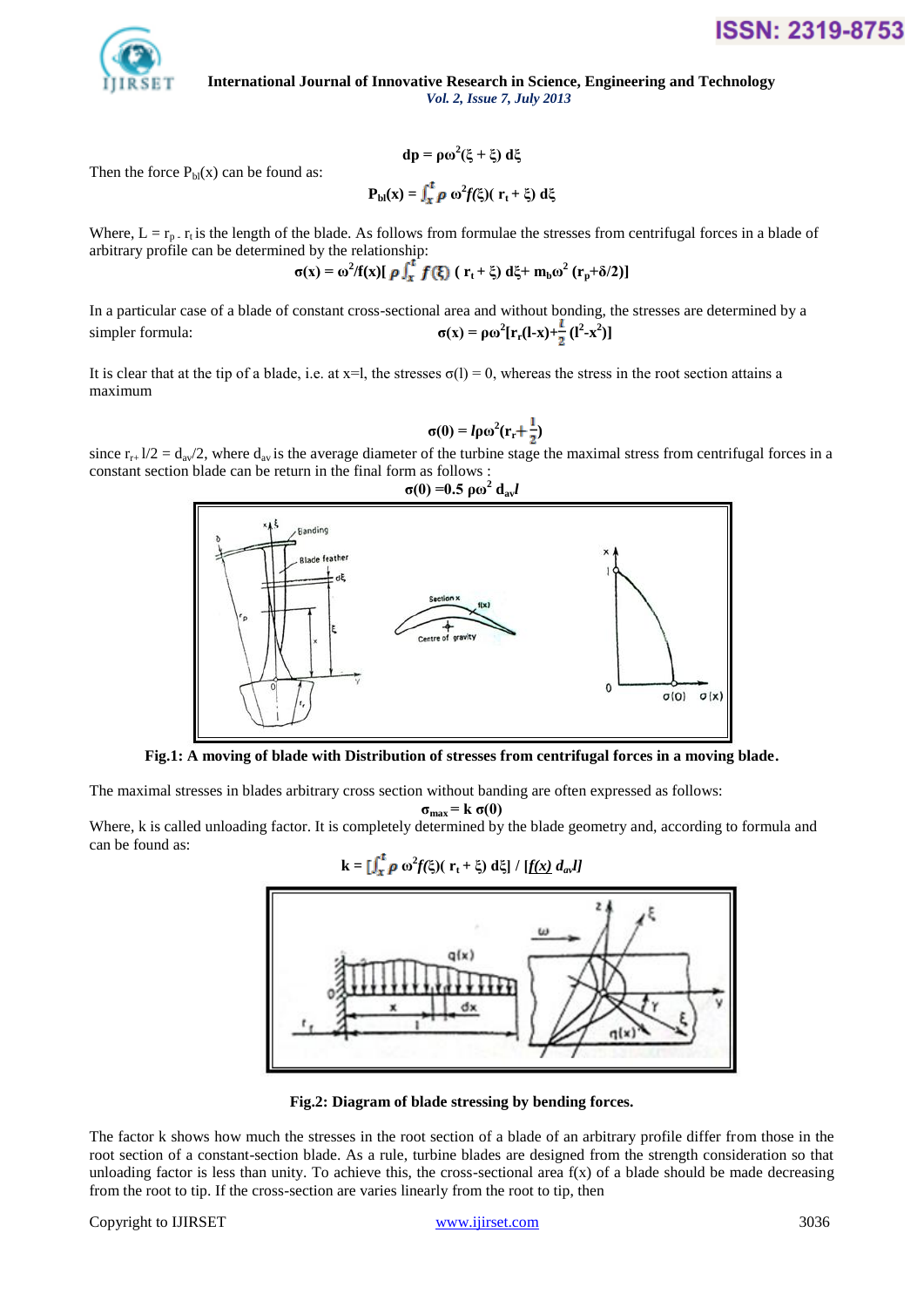

#### $k \approx (1+k)/2$

Where  $k=f_p/f_r$  is the ratio of the blade cross-section at the tip (periphery) and root. Even if  $f_p = 0$ , the unloading factor with a linear law of variation of blade profile section cannot be less than 0.5. If the law of variation of cross sectional areas is close to that for a body of equal strength, the unloading factor can be determined by the following formula:

# $k \approx \sqrt{k}$  (with  $k \geq 1/3$ )

The minimal value of unloading factor at which a solid blade satisfies the requirements of aerodynamics is equal to 0.33-0.4.

#### **III.EXPERIMENTAL APPROACH**

A moving blade of length  $l=0.3$ m is fastened on a disc of diameter 1m. The disc rotates with a frequency of  $50s^{-1}$ . Taking the blade material density  $p=8.9 \times 10^3 \text{kg/m}^3$ , the tensile stress in the root section of the blade will be:

# **σ(0)=***l***ρω<sup>2</sup> (rr+***l***/2)=0.3x8.9x10<sup>3</sup> x50<sup>2</sup> x(0.5+0.15)=4.39MPa**

Static bending of moving blades. The force exerted by the working fluid on moving blades is essentially a distributed load which in the general case varies along the blade length. A blade without banding or a variable cross-sectional area (profile) which is stressed by a distributed load  $q(x)$ . The equations for the bending moments  $M_z$  and  $M_y$  in the directions z and y can be written in the following forms:

$$
(d^2M_z/dx^2) = q_y + (d/d_x)[p(x)\frac{d\phi}{dx}] + pf(x) \omega^2 \delta
$$
  

$$
(d^2M_y/dx^2) = q_z + (d/d_x)[p(x)\frac{d\Delta}{dx}]
$$

Where  $q$ <sub>*y*</sub> and  $q$ <sub>*z*</sub> are the components of the aerodynamic load  $q(x)$  and  $\delta$  and  $\Delta$  are the displacements of the blade axis from equilibrium position due to bending in directions of y and z respectively. Those, the bending movements in section x depend not only on aerodynamic forces  $q(x)$ , but also on centrifugal forces  $P(x)$  and on the blade bending which is determined by displacement  $\delta$  and  $\Delta$ . The components of aerodynamic force, q<sub>y</sub> and q<sub>z</sub> can be found if we know the working field velocity in the turbine stage

$$
q_y\!\!=\!\boldsymbol{\rho} C_{2a}(C_{1u}\!\cdot\!C_{2u})t
$$

$$
q_z = [\rho C2a(C_{1a} C_{2a})t + (P_1 + P_2)]t
$$

Where  $\rho$  is the density of working fluid in the turbine stage; *l* is the blade pitch; and  $p_1$  and  $p_2$  are the pressures before and after the moving blade cascade.The stresses appearing in section x on bending of a moving blade can be found by the well known formula:

$$
\sigma_b{=}(M_{\xi}/J_{\xi})\pmb{\eta}+(M_{\eta}/J_{\eta})\,\xi
$$

the moments  $M \xi$  and  $M_n$  and  $M_\chi$  and  $M_\nu$  are as follows:

**M<sup>n</sup> = -M<sup>y</sup> cosγ + Mz sinγ**

## $M_z = M_v \sin\gamma + M_z \cos\gamma$

At the leading and trailing edges of a blade profile, the tensile stresses from static bending and centrifugal forces are added together, so that the highest static tensile stresses appear in these points. When designing the moving blades, the chord of blade profile should be chosen so that the maximal stresses are within the allowable limit. Suppose that a model blade profile has been chosen with the known chord  $b_m$ , pitch t<sub>m</sub> and moments of inertia j<sub>čm</sub> and j<sub>ηm.</sub> The ratio of the chords of a real profile and model profile may be called the scale factor  $\alpha$ :  $\alpha = b/b_m$ . with a geometrically similar variation of a blade cascade, all linear dimensions are changed proportional to the fourth power of  $\alpha$ . Let  $M_{\eta}^0$  and  $M_{\xi}^0$ be the bending moments acting of a turbine stage:

$$
\mathbf{M}_{\eta}^{0} = \mathbf{M}_{\eta} \mathbf{z}; \, \mathbf{M}_{\xi}^{0} = \mathbf{M}_{\xi} \mathbf{z}
$$

Substituting from nothing that  $z = 2\pi r/t$ , we get:

Copyright to IJIRSET [www.ijirset.com](http://www.ijirset.com/) 3037 **σ**<sub>**b**</sub> = (**t**<sub>m</sub>/2πrα<sup>2</sup>)[-(**M**<sub>ξ</sub><sup>0</sup>/ **J**<sub>ξm</sub>)  $\eta$ <sub>m+</sub>(**M**<sub>η</sub><sup>0</sup>/ **J**<sub>ηm</sub>) ξ<sub>m</sub>]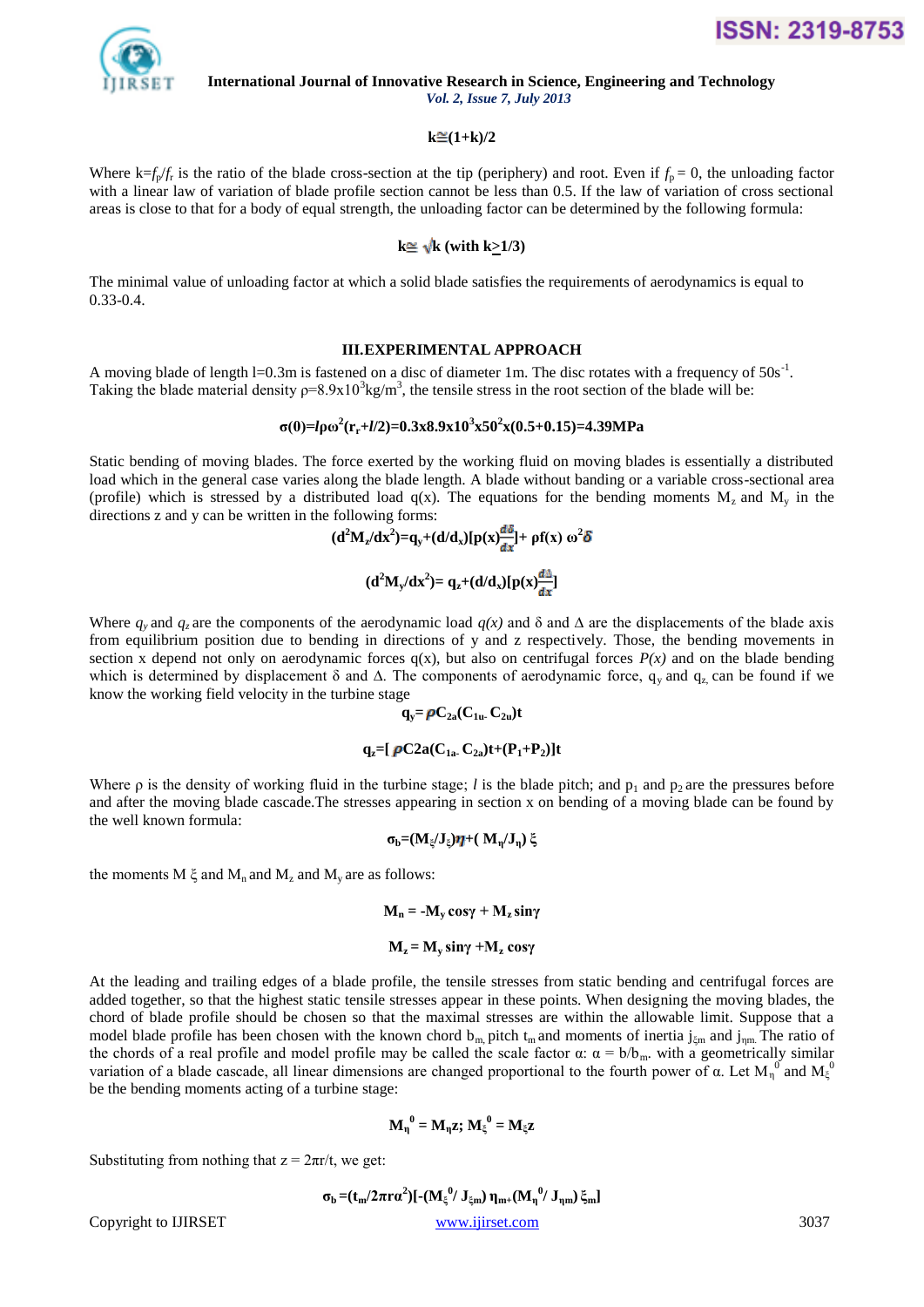



Where  $\eta_m$  and  $\xi_m$  are the coordinates of the point of model profile in which the highest bending stresses appear. Equating  $\sigma_b$  to the allowable stress  $[\sigma_b]$ , we can find from formula scale factor  $\alpha$ :



**Fig.3: Formation of trailing trace behind a blade** 1-Boundary on blade surface, 2-Traling trace, 3-Boudary of trailing trace,  $C_0$ -Incoming flow velocity,  $C_1$ - Velocity of flow behind the blade

In relative short blades  $(d_{a}/l \ge 5)$ , the maximum stresses appear in the root section, because of which the calculation should be carried out for  $r = r_r$  in longer blades, the highest stresses may appear in a different section. In that case, the calculation is done for the most heavily stressed section.



# **Fig.4: Formation of flow at he horizontal joint of a poorly manufactured diaphragm**

l- Upper half diaphragm, 2- Lower half diaphragm, 3-Parting plane, 4-Verte tracing formed by Protrusions on nozzle blade, 5-Jet of working fluid flowing from the gap between diaphragm halves, 6- Gap between diaphragm halves



**Fig.5: Formation of flow at an extraction pipe**  l-Tubing casing , 2- Nozzle Cascade, 3-Steam extraction pipe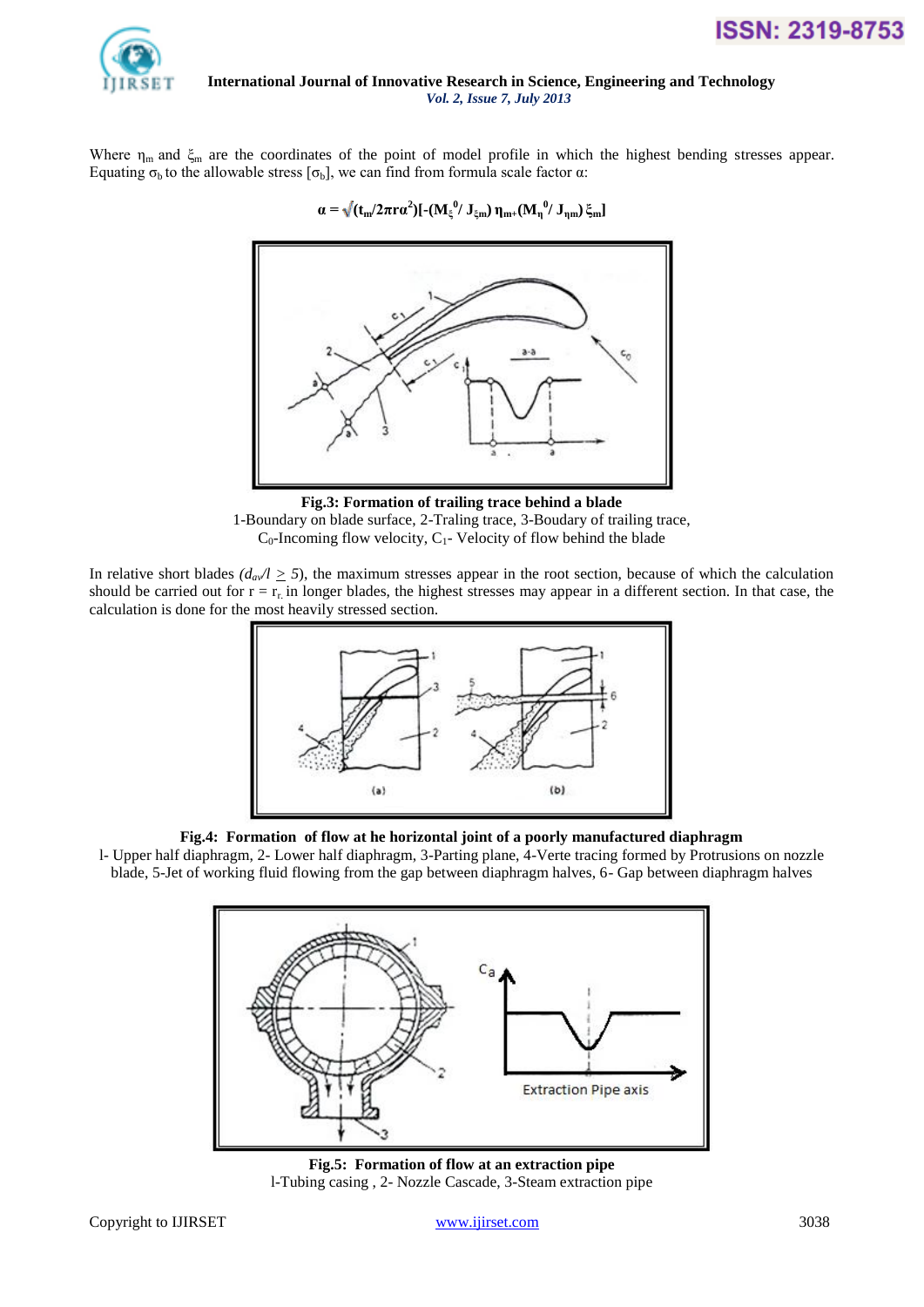

If moving blades are tied by a banding or wire, the bending moment acting on the blade feather decrease, since part of the bending force is absorbed by the banding or wire. In the limiting case (with an absolutely stiff banding), the bending stresses in the blade feather can be reduced roughly by one third. If the blade axis is straight and arranged radials, centrifugal forces will tend to returned into the initial equilibrium position, i.e. they will counteract the bending forces. Calculations show that the reduction of bending stresses in moving blades of the first and intermediate turbine stages due to centrifugal forces does not exceed 10% and can be neglected. For long blades, the effect of centrifugal forces on static bending is substantial and is taken into account in calculations.

#### **IV.CONCLUSIONS**

The study presents the technique and methodology for studying the vibration behavior of turbine blade. The study highlights the fact that although the major advances have been made in the blade vibration design technology, failures still take place, there by emphasizing that blade behavior is complex.

Finite element results for free standing blades give a complete picture of structural characteristics, which can be utilized for the improvement in the design and optimization of the operating conditions. The results are correlated with the experimental results and varying the profile to get the optimum results. The final blade profiles obtained after complete analysis was free resonance in the operating region. The profile point coordinates are generated and send to manufacture for manufacturing the blade.

The above results can give more accurate values of dynamic stress levels, if the magnitude of dynamic force experienced by the blade is exactly known. The blade is subjected to such force due to flow excitation and flow disturbances under various operating conditions. The result obtained from the analytical work matches quite closely with experimental results thus showing the accuracy of the model and adequacy of boundary conditions.

An attempt is made to model the blade for wide frequency operation. Considerable work in this area is still required and should be attempted to completely analyze the blade behavior.

#### **REFERENCES**

- **[1]** Subramanyam Pavuluri, Dr.A.Siva Kumar, "Experimental Investigation on Design of High Pressure Steam Turbine Blade" International Journal
- of Innovative Research in Science, Engineering and Technology (IJIRSET) ISSN: 2319-8753, Vol. 2, Issue 5, May 2013, pp:1469-1476.
- **[2]** Rao, J.S., 1974 "Application of variational principle to shrouded turbine blades", Proceedings of 19th cong, ISTAM. pp. 93-97.
- **[3]** Leissa, A.W., Macbain , J.C., and Keilb, R.E., 1984, " Vibration of twisted cantilever plates summary of provisions. Current studies", Journal of Sound and Vibration, vol. 96(20), pp. 159-167.
- **[4]**Tsuneo Tsuiji, Teisuke Sueoka, 1990, "Vibrational analysis of twisted thin cylindrical panels by using Raleigh-Ritz method", JSME International Journal, Series iii, vol. 33, pp. 501-505.
- **[5]** Le-Chung Shiau. Teng Yuan Wu., October 1997, " Free Vibration of bucked laminated plates by finite element method", Transactions of the ASME, Journal of Vibrations and Acoustics, vol. 111, pp. 635-644.
- **[6]** Hu, XX., and Tsuiji, T., Jan 7, 1999, "Free Vibrational analysis of curved and twisted cylindrical thin panels", Journal of sound and vibration, vol 219 (1). pp. 63-68.
- **[7]** Yoo, H.H., Kwak, J.Y., and Chung, J., Mar 2001, "Vibrational analysis of rotating pre twisted blades with a concentrated mass", Journal of sound and vibration, vol 240(5), pp.891-908.
- **[8]** Park , Jung –Youg., Jung, Yong-Keun., Park, Jong-Jin., Kang, Young-Ho., 2001, "Dynamic analysis method for prevention of failure in the 1st stage low pressure turbine blade with 2 fingers root". Proceeding of SPIE – the international Society for Optical Engineering, vol 4537, pp. 209-212.

**[9]** Shah, A.H., Ramsekhar, G.S., and Desai, Y.M., 2002, " Natural vibrations of laminated composite beams by using fixed finite element modeling", Journal of sound and vibration, vol. 257, pp. 635-651.

**[10]** Rao, J.S., 1993, "Life estimation of turbine blades", B.H.E.L(R&D), vol. 14-16, pp. 1-11.

**[11]** Chen, L.W., & Pengwk., 1995, "Dynamic stability of rotary blades with geometric non-linearity, Journal of sound & Vibration, vol. 187, pp. 421-433.

**[12]** ANSYS 13.0 Theory Reference, ANSYS Corporation, 2011.

**[13]** T. Tomioka, Y. Kobayashi and G. Yamada " Analysis of free vibration of rotating"William J. Palm " Mechanical Vibration" Wiley ISBN 0-471- 34555-5,2004.

**[14]** BHEL R&D, " Correlation of the Theoretical, Experimental Campbell Diagram with Ansys Campbell Diagram.

**[15]** [N. S. Vyas](http://gasturbinespower.asmedigitalcollection.asme.org/searchresults.aspx?q=N.%20S.%20Vyas&p=1&s=19&c=0&t=) and [J. S. Rao](http://gasturbinespower.asmedigitalcollection.asme.org/searchresults.aspx?q=J.%20S.%20Rao&p=1&s=19&c=0&t=) "Fatigue Life Estimation Procedure for a Turbine Blade Under Transient Loads" [Journal of Engineering for Gas](http://gasturbinespower.asmedigitalcollection.asme.org/issue.aspx?journalid=120&issueid=26722)  [Turbines and Power , Volume 116 , Issue 1 ,](http://gasturbinespower.asmedigitalcollection.asme.org/issue.aspx?journalid=120&issueid=26722) February 04, 1992; Online April 24, 2008.

**[16]** Murari P Singh and Terry Mathews "fatigue damage of steam turbine blade caused. by frequency shift due to solid buildup" proceedings of twenty third turbomachinary symposium.pp-107-114.

**[17]** Walls D P, Delaneuville R E and Cunningham S E. "Damage Tolerance Based Life Prediction In Gas Turbine Engine Blades Under Vibratory High Cycle Fatigue" Journal of Engineering for Gas Turbines and Power, 1997, pp: 143–146.